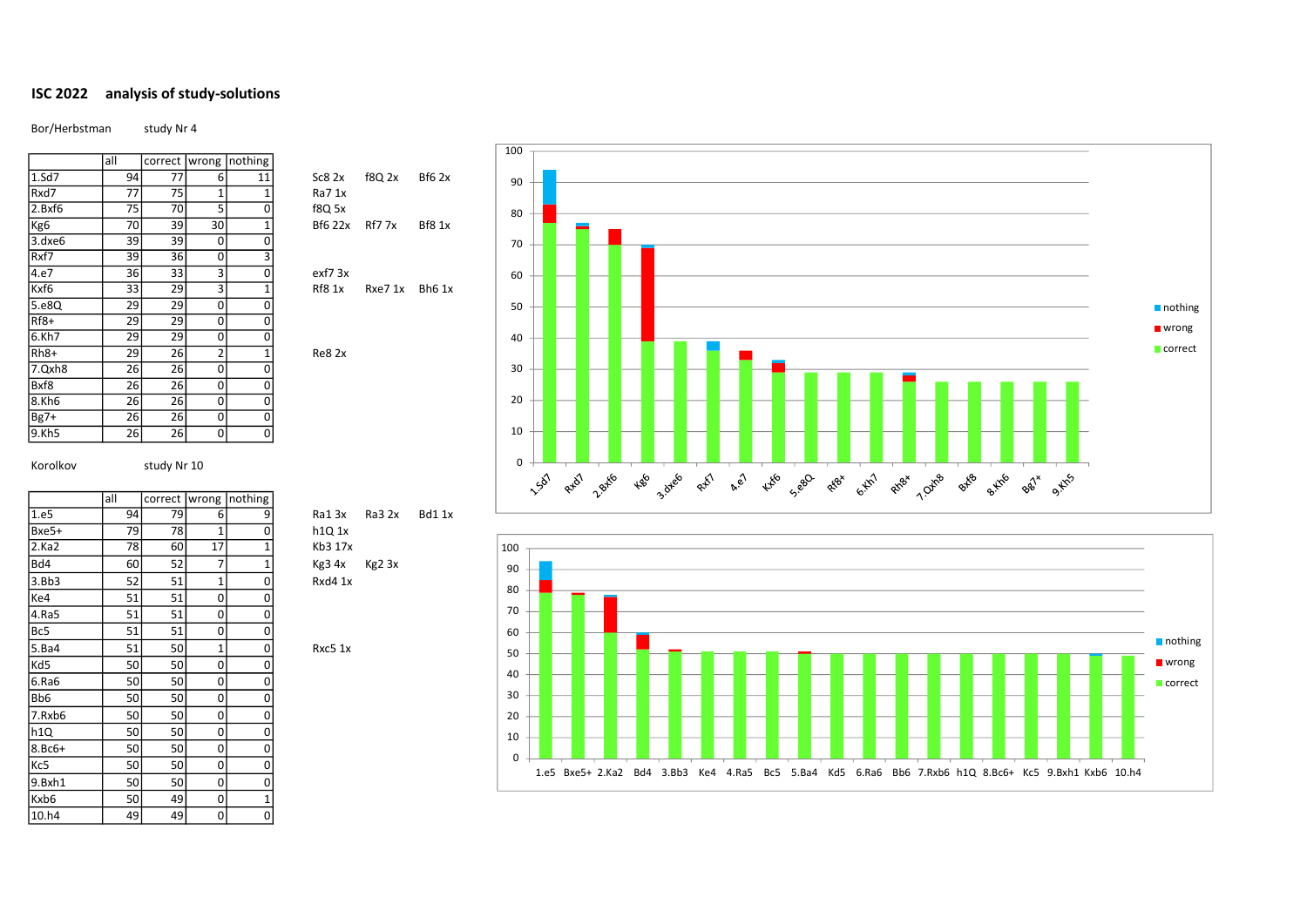Minski nr 5 Cat-2

|                 | all | correct | wrong        | nothing |            |                    |
|-----------------|-----|---------|--------------|---------|------------|--------------------|
| $1.Bc6+$        | 166 | 42      | 63           | 61      | Sc5 29x    | Bxf7 13            |
| Rxc6            | 42  | 42      | 0            | 0       |            |                    |
| 2.d5            | 42  | 41      | $\mathbf{1}$ | 0       | Ra11x      |                    |
| Bxd5            | 41  | 41      | 0            | 0       |            |                    |
| $3.Ra1+$        | 41  | 38      | 3            | 0       | $Sd4$ $3x$ |                    |
| Kb <sub>5</sub> | 38  | 38      | 0            | 0       |            |                    |
| $4.5d4+$        | 38  | 38      | 0            | 0       |            |                    |
| Kc5             | 38  | 37      | 0            | 1       |            |                    |
| 5.Rb1           | 37  | 31      | 6            | 0       | Ra2 5x     | S <sub>c6</sub> 1x |
| а6              | 31  | 31      | 0            | 0       |            |                    |
| $6.Rb5+$        | 31  | 31      | 0            | 0       |            |                    |
| axb5            | 31  | 31      | 0            | 0       |            |                    |
| $7.5b3+$        | 31  | 31      | 0            | 0       |            |                    |
|                 |     |         |              |         |            |                    |

|          |      |      |          |                       |            |                   |        |      | 180 |  |  |  |
|----------|------|------|----------|-----------------------|------------|-------------------|--------|------|-----|--|--|--|
|          | lall |      |          | correct wrong nothing |            |                   |        |      | 160 |  |  |  |
| $1.8c6+$ | 166  | 42   | 63       | 61                    | Sc529x     | Bxf7 13x Ra1 10x  | Rh7 5x | othe |     |  |  |  |
| Rxc6     | 42   | 42   | $\Omega$ |                       |            |                   |        |      | 140 |  |  |  |
| 2.d5     | 42   | 41   |          |                       | Ra11x      |                   |        |      | 120 |  |  |  |
| Bxd5     | 41   | 41   | 0        |                       |            |                   |        |      | 100 |  |  |  |
| $3.Ra1+$ | 41   | 38   | 3        |                       | $Sd4$ $3x$ |                   |        |      | 80  |  |  |  |
| Kb5      | 38   | 38   | 0        |                       |            |                   |        |      | 60  |  |  |  |
| 4.Sd4+   | 38   | 38 l | 0        |                       |            |                   |        |      |     |  |  |  |
| Kc5      | 38   | 37   | 0        |                       |            |                   |        |      | 40  |  |  |  |
| 5.Rb1    | 37   | 31   | $6 \mid$ | n                     | Ra2 5x     | SC6 <sub>1x</sub> |        |      | 20  |  |  |  |
| а6       | 31   | 31   | 0        | $\mathbf{0}$          |            |                   |        |      | 0   |  |  |  |



Nadareishvili Nr 11 Cat-2

|                 | all | correct        | wrong | Inothing |
|-----------------|-----|----------------|-------|----------|
| 1.Rd4           | 166 | 46             | 42    | 78       |
| Sf <sub>5</sub> | 46  | 20             | 24    | 2        |
| 2.Bf4           | 20  | 15             | 5     | 0        |
| Sxd4            | 15  | 14             | 0     | 1        |
| 3.Bxd2          | 14  | 14             | 0     | 0        |
| Sb <sub>3</sub> | 14  | 4              |       | 3        |
| 4.Bb4           | 4   | 3              |       | 0        |
| axb4            | 3   | $\overline{2}$ |       | 1        |
| $5.$ axb4       | 2   | $\overline{2}$ |       | ი        |

| 100<br>80<br>60<br>40                             |      |      |             |     |          |     |       |    |                    |  | $\blacksquare$ nothing<br>$\blacksquare$ wrong<br>correct |
|---------------------------------------------------|------|------|-------------|-----|----------|-----|-------|----|--------------------|--|-----------------------------------------------------------|
| 20<br>$\mathsf 0$                                 |      |      |             |     |          |     |       |    |                    |  |                                                           |
| $1.Bc6+$                                          | Rxc6 | 2.d5 | Bxd5 3.Ra1+ | Kb5 | $4.5d4+$ | Kc5 | 5.Rb1 | a6 | 6.Rb5+ axb5 7.Sb3+ |  |                                                           |
|                                                   |      |      |             |     |          |     |       |    |                    |  | nothing                                                   |
| 120<br>100<br>80<br>60<br>40<br>20<br>$\mathbf 0$ |      |      |             |     |          |     |       |    |                    |  | $\blacksquare$ wrong<br>$\blacksquare$ correct            |

Rf6 39x other 3x d1Q 23x Sc2 1x

Bxd2 7x Bc1 1x

Rxd2 5x